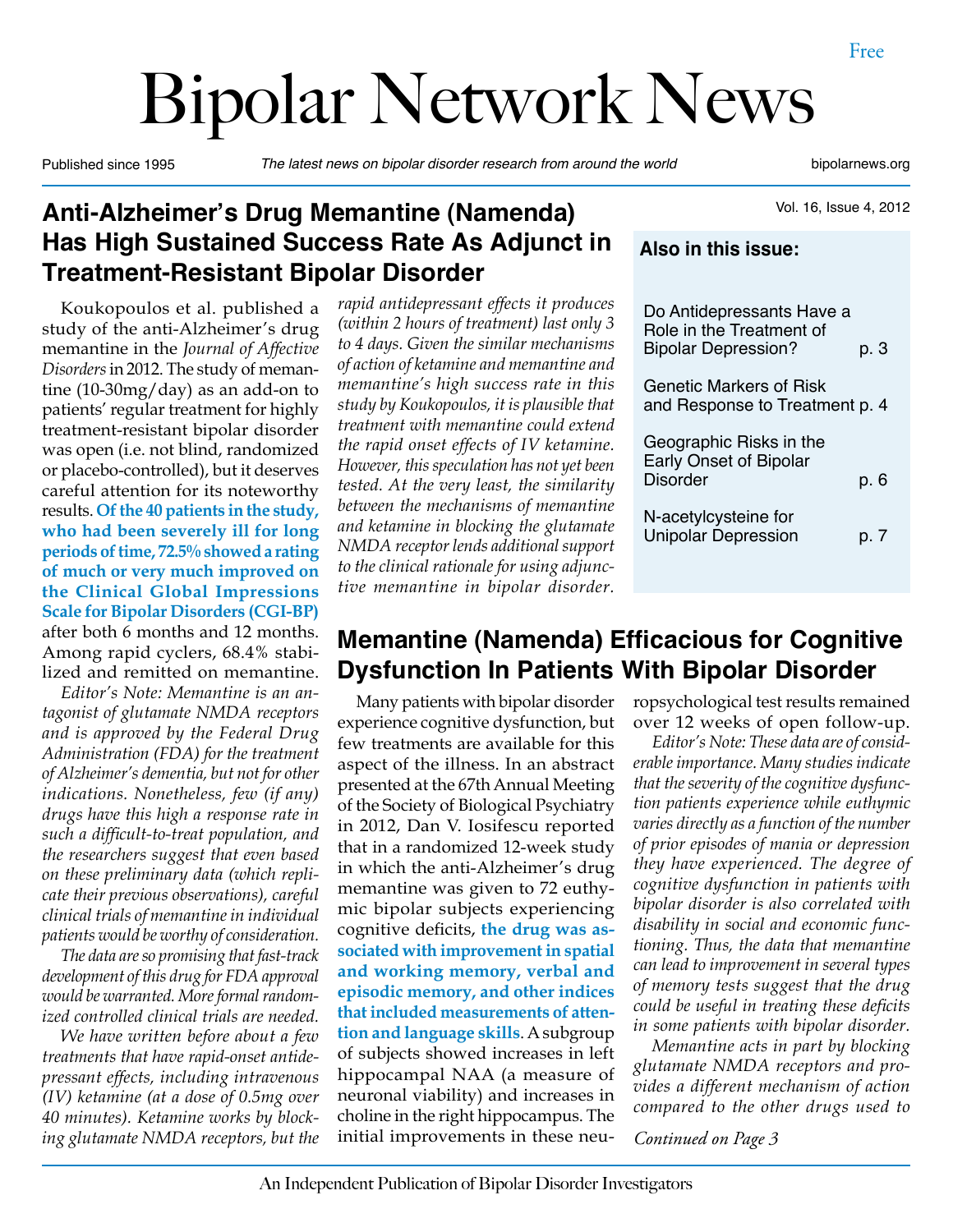## **When Added to Valproate, Memantine Increased HDLs ("Good" Cholesterol) But Did Not Enhance Effectiveness of Treatment**

R.B. Lu and S.Y. Lee reported in a poster at the 5th Biennial Conference of the International Society for Bipolar Disorders in 2012 that **adding memantine (Namenda) to treatment with valproate (Depakote) was associated with increases in high-density lipoproteins (HDLs) or "good" cholesterol in bipolar II depressed patients**. However, the combination was no more clinically effective than valproate alone in treating the patients' bipolar illness, as had been hoped.

#### Bipolar Network News

**Editor-in-Chief**: Robert M. Post, MD **Managing Editor**: Moira McCauley

The *BNN* is published four times a year by investigators working with patients with bipolar disorder to better understand the long-term course of illness. The newsletter is available free of charge to all who request it.

Although the editors of the *BNN* have made every effort to report accurate information, much of the work detailed here is in abstract or pre-publication form, and therefore cannot be taken as verified data. The *BNN* can thus assume no liability for errors of fact or omission, or lack of balance. Patients should consult with their physicians, and physicians with the published literature, before making any treatment decisions based on information given in this issue or in any issue of the *BNN*.

As per recent journal disclosure requirements, Dr. Post has consulted to or spoken for Abbott, Astra Zeneca, Bristol-Myers Squibb, Glaxo-SmithKline, Jansen, and Pfizer.

The opinions expressed in the BNN are solely those of the editors, and do not represent the views of any scientific entity or foundation.

Send any comments or suggestions to: mccauleybcn@gmail.com

**BNN** 5415 W. Cedar Lane Suite 201B Bethesda, MD 20814

To subscribe or unsubscribe, see our website or email us at:

**info@bipolarnews.org**.

Note that we do not accept requests to subscribe friends or family members. Please have them contact us directly.

bipolarnews.org

*Editor's Note: These data on memantine's failure to improve patients' bipolar illness when used as an adjunct to valproate contrast with data on the combination of memantine and lamotrigine. Amit Anand et al. reported in 2012 that memantine was a partially successful adjunctive treatment when added to ongoing treatment with lamotrigine. This combination was associated with faster onset of antidepressant effects than the combination of lamotrigine plus placebo in patients with bipolar depression. This effect was significant in the first four weeks of the study as the dose of memantine was slowly increased from* 

*5mg/day to 20mg/day, but not over the last four weeks of treatment at 20 mg/day.*

*It makes theoretical sense that memantine and lamotrigine would be more successful. Since lamotrigine inhibits the release of glutamate and memantine inhibits the actions of glutamate at the NMDA receptor, the two together might produce additive decrements in glutamatergic actions through two different mechanisms. In contrast, valproate is more closely associated with increases in GABAergic mechanisms, and this may explain why its effects on bipolar disorder were not improved by the addition of memantine.*

# **Comments on Treatment Conundrums**

Clinical medicine is an art, and as medical pioneer Sir William Osler declared, often involves "skillful use of combinations." As the risks of inadequately treated illness increase, use of drugs with inadequately delineated benefit-to-risk ratios may be increasingly justified, such as in the case of memantine as recommended by Koukopoulos (see page one of this *BNN*).

Early, effective, preventive pharmacological treatment of the recurrent unipolar and bipolar disorders is essential. When this is not accomplished, an increasing number of unknowns enter the treatment equation, and as these illnesses enter more serious stages of recurrence, progression, and treatment resistance, the path to remission and wellness becomes increasingly complicated and relies on skillful management, guesswork, and good data from patients.

Given the multiple unknowns, patients can play an important role. They can be intimately involved in the decision-making and provide precise feedback in the formal or informal longitudinal monitoring

of mood, sleep, other symptoms, and side effects so that whatever is tried can be accurately assessed.

A treatment with known efficacy is only worthwhile if it is effective in a given patient. When evidence of efficacy in the literature is unclear, the evidence of effectiveness of a given treatment regimen in a given individual becomes all the more important to discern. We recommend that patients chart their mood and medications using the National Institute of Mental Health's Life Charting Method (NIMH-LCM) or another type of personal calendar (we offer several on our website http://bipolarnews. org). This type of careful longitudinal monitoring method can help in the quest for an optimal treatment result.

Our old recommendation would appear particularly appropriate for this discussion. When things are going well (in the treatment of recurrent mood disorders), be conservative and stay the course. Conversely, when mood is not stabilized, be more radical and continue to explore new options until stability is achieved.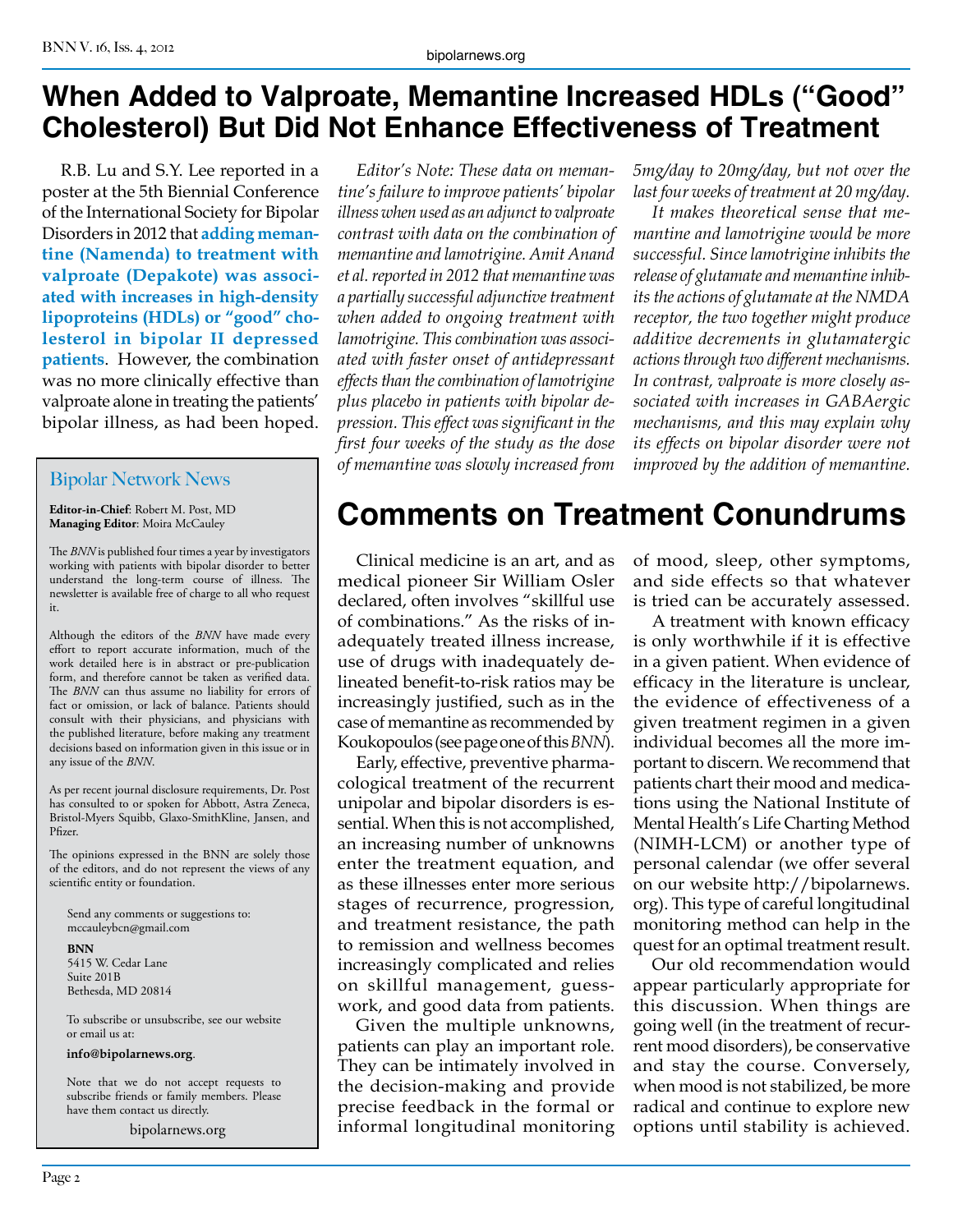### **The Unfolding Story of Poor Response to Antidepressants in Bipolar Depression**

The role of the traditional antidepressants in the treatment of depression in bipolar illness remains controversial. Despite mounting evidence that they are not efficacious in the treatment of bipolar depression, they are still among the most widely used treatments for that condition. At the first biennial conference of the International Society for Bipolar Disorders held in Istanbul this past March, Mark A. Frye and Shigenobu Kanba chaired a symposium on antidepressantinduced mania and individualized treatment for bipolar depression.

This editor (Robert M. Post) discussed factors influencing antidepressants' effects on patients with bipolar depression. In a recent meta-analysis, researchers Sidor and MacQueen reviewed data from studies encompassing 2373 patients with bipolar depression and found that antidepressants had no significant benefits over placebo on measures of response or remission. Pooled estimates for a thousand patients showed no increase in patients' risk of switching into mania after treatment with antidepressants. However, in a smaller sub-analysis, the risks of switching into mania following treatment with the older tricyclic antidepressants (43%) and venlafaxine (15%) was greater than

the risk of switching after being treated with SSRIs (7%) or bupropion (5%).

**There is a conundrum in the literature. While antidepressants don't work very well in bipolar depression, there is a small subgroup of patients who, having responded well to antidepressants for two months, benefit more from continuing the antidepressant treatment than from discontinuing the drug.** Continued treatment with adjunctive antidepressants (added to regular treatment with a mood stabilizer or an atypical antipsychotic) was associated with fewer relapses into depression over the next year when the antidepressants were continued compared to when they were discontinued. Lori Altshuler et al. have published two uncontrolled studies to this effect, Russell Joffe et al. have published one, and a more recent randomized study of this by Nassir Ghaemi replicated some of the results in patients who had non-rapid-cycling bipolar disorder. **At the same time, the literature shows that there are a number of risk factors for switching into hypomania during antidepressant treatment in bipolar depression.**

Risk factors for switching into mania upon treatment with an antidepressant include: younger age, bipolar I compared to bipolar II, rapid cycling

## **Memantine for Cognitive Dysfunction in Bipolar**

#### *Continued from Page 1*

*treat Alzheimer's, which increase acetylcholine by blocking acetylcholinesterase.*

*Memantine has also shown promising effects in enhancing the antidepressant effects of lamotrigine, a drug that inhibits glutamate release. Thus, the similar target of action by which lamotrigine (blocking glutamate release) and memantine (blocking glutamate receptors) operate suggest that the two drugs used in conjunction might produce additive effects in decreasing glutamate function. The current* 

*data suggest that memantine compared to placebo as an add-on to other agents in euthymic bipolar patients improves several measures of cognition as well.*

New data published by Koukopoulos in the *Journal of Affective Disorders*  in 2012 suggest that memantine (10-30mg/day) is an effective add-on treatment in severely ill patients with treatment-resistant bipolar disorder. Among those in Koukopoulos' study, 72.5% were much or very much improved, thus there is a strong rationale for considering this drug. in the past year, mixed depression, use of older tricyclic antidepressants compared to newer second-generation antidepressants, use of noradrenergic active antidepressants compared to those that act on serotonin or dopamine, and a history of substance abuse. Another potentially confounding set of studies comes from J. Amsterdam at the University of Pennsylvania. Amsterdam found that in non-rapidcycling patients with bipolar II disorder, long-term treatment with the antidepressant fluoxetine as monotherapy was more effective than either lithium or placebo in the treatment of bipolar depression and in preventing relapse.

**One way of making sense of all the data is to consider that antidepressant response may be related to where a patient with depression falls on the spectrum of unipolar to bipolar disorder and what their rate of episode recurrence is.** That is, in unipolar major depression, the antidepressants work well acutely and prophylactically with minimal risk of switching into mania. In non-rapid cycling bipolar II disorder, antidepressants may still be effective. However in rapid cycling and bipolar I disorder, antidepressants may not only be ineffective but may increase the risk of switching into mania.

Two studies (one by Mark Frye and one by Joe Goldberg) indicate that classically depressed patients with bipolar disorder who have even one or two symptoms typical of hypomania, such as racing thoughts or increased energy, are more likely to switch on antidepressants compared to those without this symptomatology. In addition, depressed patients with more typical mixed episodes, i.e. episodes that would meet the criteria for both a mania and depression, are also much more likely to experience switching on antidepressants.

*Continued on Page 4*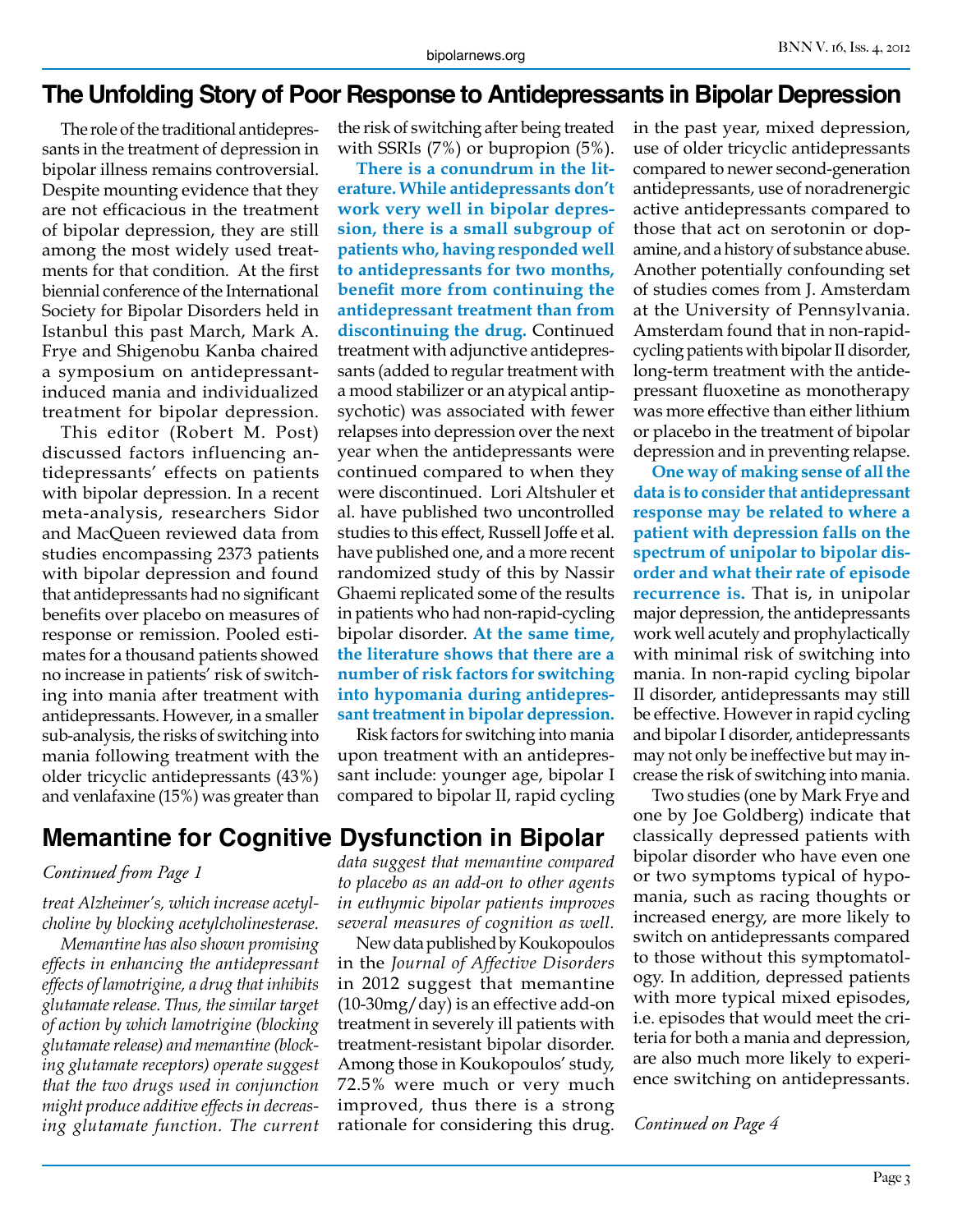## **Antidepressants in Bipolar Depression: Risky but Sometimes Beneficial**

#### *Continued from Page 3*

Studies by Vieta et al. and this editor Post and colleagues have shown that venlafaxine (which is active in blocking both serotonin and norepinephrine reuptake sites) is more likely to switch patients into mania then serotonin selective antidepressants (SSRIs) such as paroxetine (Paxil) or sertraline (Zoloft) as well as the dopamine active antidepressant bupropion (Wellbutrin). Rapid cycling patients were particularly likely to switch on venlafaxine (43% of rapid cyclers compared to 28% of non-rapid cyclers), and these rates of switching were much higher than those seen on bupropion or sertraline, which ranged from 8% to 17% in both rapid and non-rapid cycling patients.

A study called Emboldened II by Sue McElroy and colleagues compared acute response in bipolar depression among patients who were given monotherapy with either of two doses of the atypical antipsychotic quetiapine, the antidepressant paroxetine, or placebo. In this study both 300mg/day and 600mg/day doses of quetiapine were more effective than placebo, while paroxetine was not better than placebo. These data are consistent with those of Gary Sachs and colleagues in the treatment network STEP-BD, who found that adding the antidepressants bupropion or paroxetine to mood stabilizers in patients with bipolar depression was no more effective than adding placebo.

In an article published in the *Journal of Clinical Psychiatry* in 2012, this editor Post and associates from the Bipolar Collaborative Network assessed the number and duration of prior antidepressant trials in patients who were to enter treatment and follow-up studies in the network. (The average age at entry in these studies was 41.) These patients then received naturalistic treatment in the network, and many of them eventually experienced a good or excellent response for a period of at least 6 months. However, a substantial

subgroup failed to respond when treated with the same number and intensity of medications. Analysis showed that **those patients who had previously had more antidepressant trials were less likely to achieve good long-term response to this prospective naturalistic treatment.** Patients' number of prior antidepressant trials remained an independent predictor of nonresponse whether or not the antidepressant had been used with a mood stabilizer, and even when other course-of-illness characteristics were considered. Other correlates of poor prospective longterm response were having had more than 20 prior episodes and having had a comorbid anxiety disorder.

**Thus, the bulk of the data suggest that antidepressants may be no more acutely effective than placebo on average and may induce switching into mania in certain subgroups of patients even when used as adjuncts to mood stabilizers or antipsychotic drugs.**

A new randomized study by Nassir Ghaemi may help explain why antidepressants remain a common treatment for bipolar depression among clinicians despite the poor results seen in published studies in the literature. Ghaemi found that in patients with bipolar disorder who had been stable for 2 months after the addition of antidepressants to their treatment regimen, continuing those antidepressants was associated with a delay in the duration of time until the next depressive episode compared to discontinuing the antidepressant. These results are similar to the non-randomized, observational findings of Altshuler et al. and Joffe et al. However, **in the subgroup of patients who were rapid cyclers, i.e. those who had had 4 or more episodes in the prior year, those patients randomized to antidepressant continuation experienced an exacerbation of their illness and an increased number of depressive**

**recurrences compared to those who discontinued antidepressants.**

Thus the take-home message would be to use mood stabilizers and atypical antipsychotics before anti-depressants for the treatment of bipolar depression. If patients continue to be nonresponsive to these mood stabilizers or atypical antipsychotics alone and in combination and after trying different options within these drug categories, then it would seem reasonable to add an antidepressant to a mood stabilizer. For patients with non-rapid cycling illness, a physician might consider earlier use of antidepressants as adjuncts to mood stabilizers, but for those with rapid cycling bipolar disorder presenting in the depressed phase, antidepressants should clearly be deferred to later in the sequence or avoided altogether.

#### **Meta-Analysis: Antidepressants For Bipolar Depression Not More Effective Than Placebo**

In the next formal presentation of the symposium, Glenda MacQueen of the Department of Psychiatry at the University of Calgary also discussed her meta-analysis and the efficacy of antidepressants in patients with bipolar depression and the risk of switching into mania following treatment. Her conclusion was that the overall benefit-risk ratio for antidepressants in the treatment of bipolar depression is too low.

MacQueen listed other agents that do show statistical superiority over placebo in the treatment of bipolar depression. The list included the only monotherapy approved by the Federal Drug Administration (FDA) for bipolar depression, quetiapine (Seroquel). The combination of olanzapine and fluoxetine is also FDA-approved for bipolar depression. Lamotrigine is approved for prevention of depressive episodes in bipolar disorder, but not

*Continued on Page 5*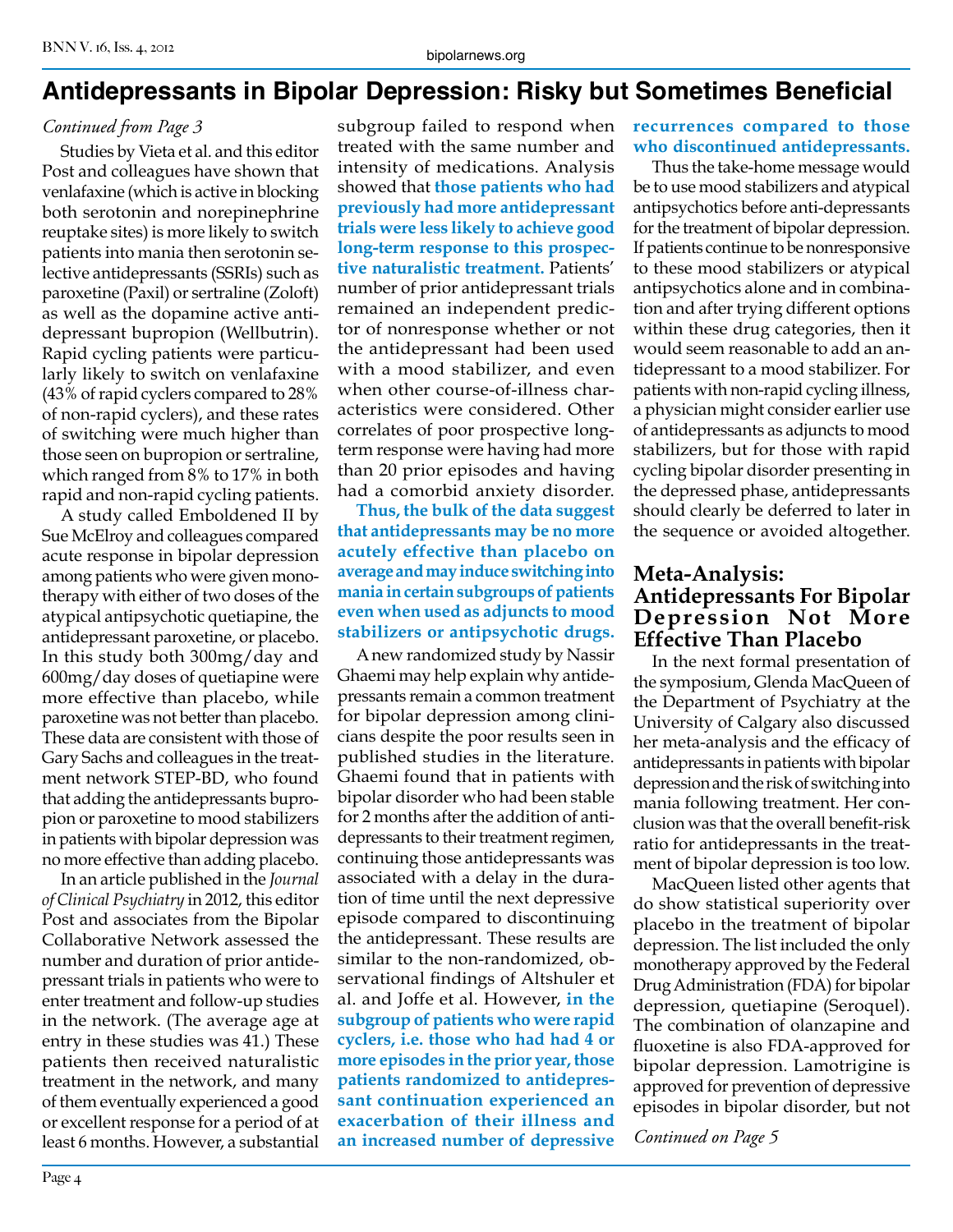## **Using Genetic Data to Predict Response to Antidepressants**

#### *Continued from Page 4*

for their acute treatment. However, some data support the efficacy of lamotrigine in acute depression. One study was positive, then a series of four additional industry-sponsored studies each found that lamotrigine was not significantly superior to placebo, but the meta-analysis of all the studies did show a significant improvement on the drug over placebo. A study undertaken at the National Institute of Mental Health by Mark Frye et al. also indicated that lamotrigine was superior to both gabapentin and placebo in treatment-resistant depressed patients.

#### **Pharmacogenetics** of **Antidepressant Response and Switch**

In the third presentation of the symposium, Mark Frye, Chairman of the Department of Psychiatry at the

Mayo Clinic, discussed antidepres-after stresses in childhood and adultsant-induced mania and the future possibilities of pharmacogenetics (using a profile of gene markers to predict the effectiveness and side effects of a drug for a given individual).

Serotonin is a neurotransmitter thought to be deficient in depression. After serotonin is released from a presynaptic neuron, it is taken back up by a transporter for storage and re-release the next time the neuron fires. Serotonin-selective antidepressants block the transporter, increasing levels of serotonin in the synapse. The serotonin reuptake transporter comes in 2 common forms—a short form, which is less effective as a transporter, and a long form that is more effective. In patients with unipolar depression, those who have the short form of the serotonin transporter are at greater risk of becoming depressed

hood. Some data suggest that those with the short form are also less likely to respond to antidepressants.

Frye and colleagues reviewed a series of studies that considered whether the short form of the serotonin transporter would similarly be associated with antidepressant nonresponse and/or switching into mania in patients with bipolar depression, but the literature is not yet sufficiently robust to come to strong conclusions. Nonetheless it is hoped that this kind of pharmacogenetic marker, along with the examination of clinical factors, neurobiological factors, and other common variations in genes, may ultimately be able to usher in an era of personalized medicine where predictions about the best medicine for a given individual can be made with greater confidence than is now currently possible.

# **NTRK2 May Be a Genetic Marker of Response to Lithium**

At the 5th Biennial Conference of the International Society for Bipolar Disorders and the 67th Annual Meeting of the Society of Biological Psychiatry, John Kelsoe presented his research on personalized pharmacotherapy for bipolar disorder, describing genetic predictors of response to lithium.

**Kelsoe found that a variant of the gene that codes for neurotrophic receptor type II (NTRK2), the receptor for brain-derived neurotrophic factor (BDNF), was associated with good response to lithium in patients with a family history of bipolar disorder or a history of euphoric mania.** The "T" allele of rs1387923 was associated with better response to lithium retrospectively, and these results were replicated in a prospective study.

*Editors Note: These data are among the first to indicate that genetic information could be used to make treatment decisions. Lithium increases BDNF and neurogenesis, thus it makes some sense that* 

*a variation in the BDNF receptor would affect clinical responsiveness to lithium.*

In a similar vein, Janusz K. Rybakowski reported at the Society of Biological Psychiatry meeting on another possible predictor of long-term excellent response to lithium in bipolar disorder. Due to normal genetic variation, different people have different versions of BDNF. Rybakowski found that the patients with a version known as Val66Val who had bipolar disorder performed significantly better on the Wisconsin Card Sorting Test, which evaluates abstract reasoning. However, he found that patients with a methionine amino acid in the place of one of the valine amino acids (resulting in a Val66Met allele, which is associated with minor cognitive difficulties) showed significantly better response to preventative treatment with lithium. It is noteworthy that these excellent lithium responders also performed better on a complex neuropsychological

battery than those who were less good responders to lithium. The good responders' performance on these tests was not different from healthy controls.

*Editor's Note: These data add to the possibility that prediction of lithium response is linked to common gene variations in neuroprotective factors or their receptors. It is interesting that the patients with the Val66Met allele, which works less efficiently, show the best long-term response to lithium. This is consistent with the view that lithium, which increases BDNF, is most effective in those who have a sluggish functioning of their BDNF due to having the Met allele. As we have written before, those with the Met allele have slight decrements in working memory, and in animal models, those with the Met allele show deficits in long-term potentiation (LTP), which suggest problems with long-term memory. Thus, using lithium to increase BDNF function in those with a "sluggish" variation in their BDNF makes sense and may ultimately be clinically useful.*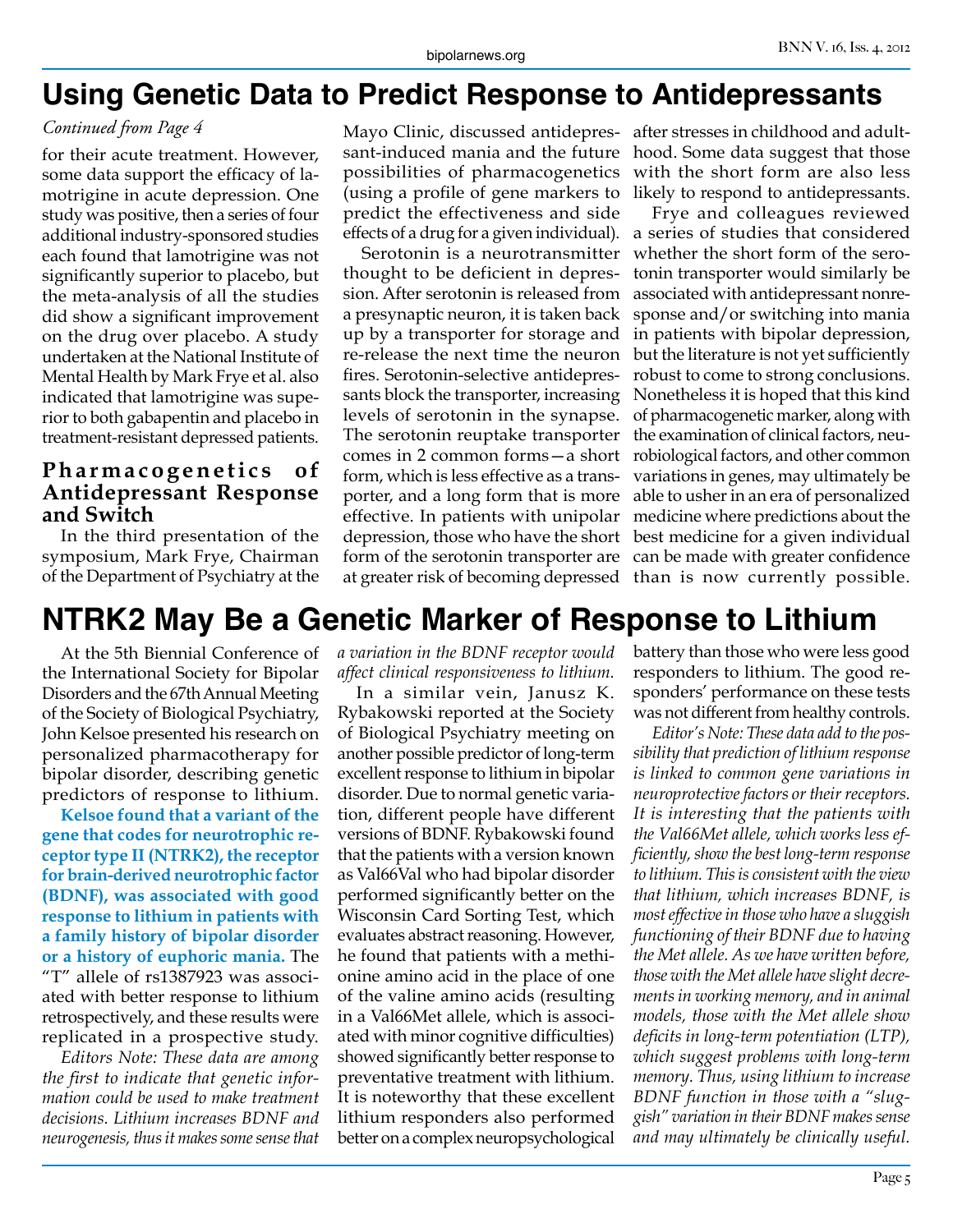# **Genetic and Other Risk Factors for Onset of Bipolar Disorder**

#### **A Genetic Risk Factor For Bipolar Disorder: The CACNA1C Gene**

In an abstract presented at the 5th Biennial Conference of the International Society for Bipolar Disorders, Sophia Frangou reported on the CACNA1C polymorphism, a genetic variation that has been associated with the risk of developing bipolar disorder in several genome-wide association studies that search for links between genes and illnesses. Frangou found that those people with the genetic variation had increased volume in some parts of the brain, including the right hypothalamus and the right amygdala, and decreased volume in others, including the putamen, as well as alterations in the functional connectivity of different cortical areas.

These data may be related to findings that calcium influx may play a role in bipolar disorder. In people with the genetic variation, the risk allele binds to a subunit of the voltagedependent calcium channel, which modulates the influx of calcium from the outside to the inside the neuron.

**Increased amounts of calcium are consistently found in the white cells and platelets of patients with bipolar disorder compared to controls.** Moreover, the drug nimodipine, a dihydropyridine L-type calcium channel blocker, is effective in the prevention of manic and depressive episodes in a subgroup of patients, particularly those with cycling patterns that are ultra-rapid (4+ episodes per month) or ultradian (including a mood switch within a 24-hour period 4+ times per month). A large randomized study of patients with bipolar disorder presented by H.R. Chaudhry at the 2010 meeting of the Society of Biological Psychiatry also found that while lithium was associated with a 50% response rate, the combination of lithium and nimodipine was

associated with a 73% response rate, again suggesting the additional efficacy of blocking L-type calcium channels.

#### **Immune Abnormalities May Predict Onset of Bipolar Disorder in Children at High Risk**

At the 5th Biennial Conference of the International Society for Bipolar Disorders E. Mesman discussed connections between immunity and bipolar disorder. Mesman and colleagues followed offspring of parents with confirmed bipolar disorder for 12 years and compared them to children in the general population. In the children of bipolar parents the researchers found higher levels of immune markers called cytokines (PTX3 and sCD25) in circulating monocytes, a type of white blood cell. In the children of bipolar parents they also found a high inflammatory setpoint in the monocytes. T-effector and T-regulatory cells were also different in the offspring of bipolar parents.

While these findings were present in children who had already become ill with bipolar disorder, they were also present in those who had yet to experience a mood disorder, suggesting that these immune and inflammatory markers may ultimately be an important risk marker for the onset of bipolar disorder.

*Editor's Note: These are among the first studies suggesting that immune and inflammatory abnormalities may precede the onset of bipolar disorder. Many studies have shown that patients with active bipolar disorder show more inflammation, including increases in inflammatory markers interleukin 1 (IL-1), interleukin 6 (IL-6), C reactive protein (CRP), and tumor necrosis factor alpha (TNFa). The new data are of considerable importance not only because inflammation could serve as a marker of illness onset, but also because inflammation could become a potential target for therapeutics (i.e. using anti-inflammatory and immune-suppressing agents to treat bipolar disorder).*

## **Sunlight Could Be a Geographic Risk Factor for Pediatric-Onset Bipolar Disorder**

A number of factors appear to be associated with age of onset of bipolar disorder. Several studies have replicated the finding that those who experienced some adversity in childhood and who have a parent or parents with bipolar disorder are at increased risk for earlier onset of the illness. These risk factors are more prevalent in the United States than in many western European countries, and considerable data support the observation that the age of onset of bipolar illness is earlier in the US than in several European countries. However, childhood onsets of the illness are prevalent in Turkey and in Norway.

Researcher Mike Bauer raises another possibility in an abstract presented at the 5th Biennial Conference

of the International Society for Bipolar Disorders. He examined the association between age of onset and sunlight in the environment in 24 different sites in 13 different countries. Solar insolation refers to the amount of electromagnetic energy striking the surface of the earth. Bauer found that **larger springtime maximum monthly increases in solar insolation were associated with younger ages of onset of bipolar disorder** (p= 0.006). These calculations were derived from NASA Surface Meteorology and Solar Energy databases for each location. The largest maximum monthly increases in solar insolation occurred in varied climates, including in Norway, Chile, and arid parts of California.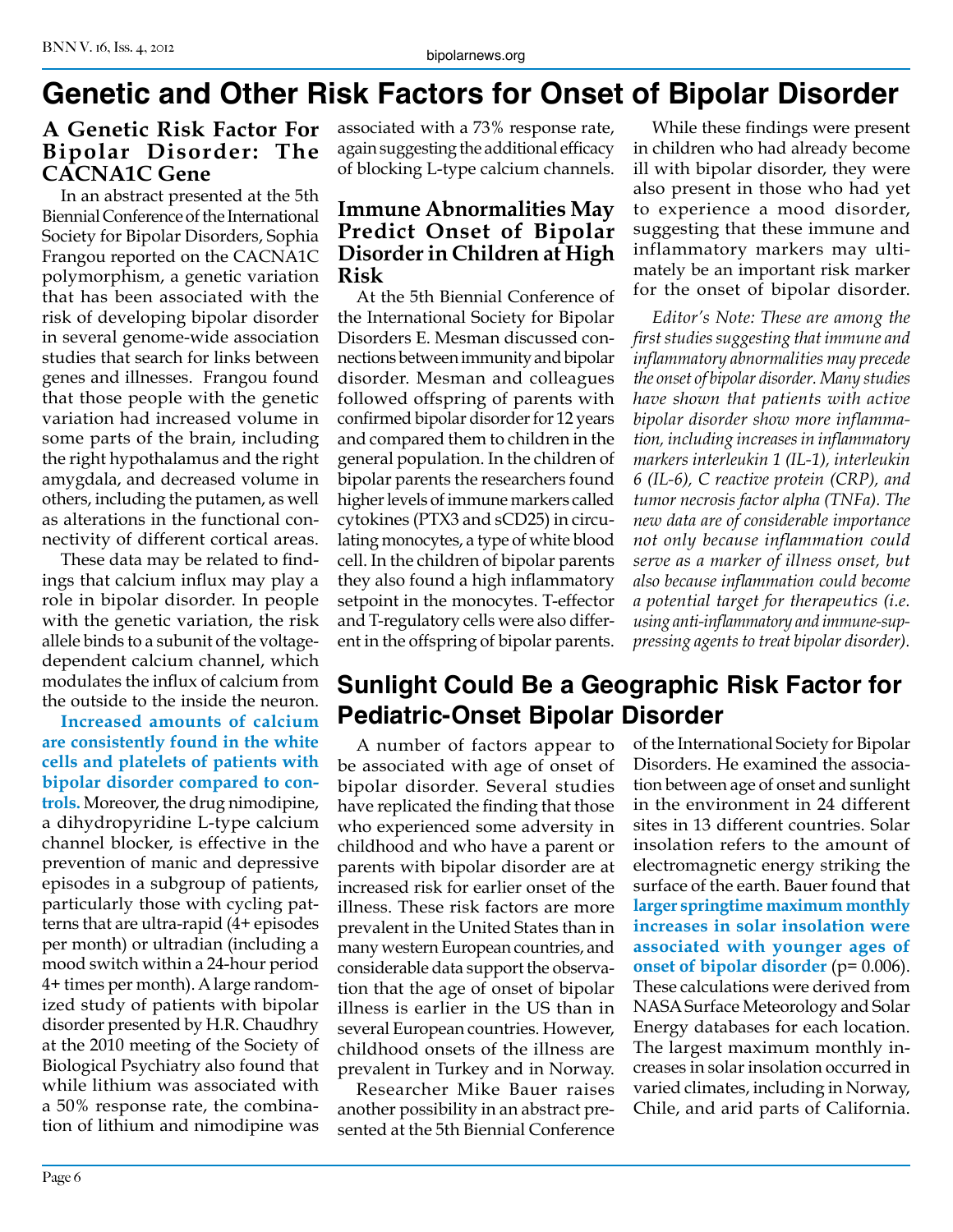#### **Earlier Age of Onset of Bipolar Illness in the US Compared to Europe**

As we have previously reported in the *BNN*, the Bipolar Collaborative Network (including this editor Robert M. Post) found that patients from 4 sites in the United States had significantly earlier ages of onset of their bipolar illness compared to 3 sites in the Netherlands and Germany). These findings have been replicated by Frank Bellivier et al., who used a broader sample of European participants.

Bellivier's research group studied two large samples of bipolar I patients from the US ( $n= 2275$ ) and from 14 countries in Europe (n= 3616). The researchers found 3 different distributions of age of onset, and patients from the US had a greater representation in the early age of onset subgroup. **Sixty-three percent of the sample from the US fell into the early-onset group versus 25% of those from Europe.** The mean age of onset of the early-onset subgroup was significantly lower in the US sample  $(14.5 + / - 4.9$  years) than in the European sample  $(19 + / - 2.7$  years).

*Editor's Note: It is time for us to take these geographical differences in the frequency of*

In 2008, Michael Berk and colleagues showed that N-acetylcysteine (NAC) is effective as an adjunctive treatment for bipolar depression. At the 2012 meeting of the International Congress of Neuropsychopharmacology, **Berk reported that NAC (1000 mg twice a day) was also effective in unipolar depression,** significantly beating placebo in a randomized double-blind 12-week study.

*Editor's Note: NAC has a broad spectrum of clinical efficacy in bipolar and unipolar depression, negative symptoms of schizophrenia (such as apathy and withdrawal), irritability in autism, trichotillomania (compulsive hair-pulling), gambling addiction, obsessive-compulsive disorder, and many substance-abuse disorders, such as cocaine, heroin, alcohol, and marijuana.* 

*How can one substance do all this? NAC has antioxidant effects, it turns into glutathione (an antioxidant that is the body's main defense against oxidative stress*  *early age of onset of bipolar disorder seriously. While some controversy has surrounded the diagnosis of bipolar illness in children, it becomes increasingly important to recognize that this bona fide, well-diagnosed illness is more common in children from the US than from many other countries.* 

*Affected children should have careful clinical evaluation and, if the diagnosis warrants, definitive treatment. This should include both psychoeducational approaches; focused psychotherapies, including the family-focused therapy pioneered by Dave Miklowitz; and psychopharmacological intervention. When this kind of combined treatment is implemented, young patients who are treated with lithium, another mood stabilizer, or an atypical antipsychotic do much better than those who do not receive these consensus-based treatments.*

*Treatment algorithms for children of different ages with bipolar disorder are still being developed. However, it appears that in young and very young children, the atypical antipsychotics are often more effective than lithium or valproate monotherapy, as suggested in recent large randomized clinical trials. Initiating appropriate treatment is* 

*extremely important, since the duration of the untreated interval (that is, the time from illness onset to first treatment) is directly related to worse outcomes in adulthood. The longer the duration of untreated illness, the greater the severity of depression, the longer the duration of depression, and the greater the number of episodes an adult experiences.*

*As might be expected from the earlier age of onset of bipolar disorder, US patients also have a higher incidence of the major vulnerability factors for early onset—more genetic vulnerability (parents with bipolar disorder), more childhood stressors, and more stressors in the year prior to illness onset. Patients from the US also had a variety of other poor prognosis factors, including a higher degree of anxiety comorbidity, alcohol and substance abuse problems, a higher incidence of having more than 20 episodes over their lifetime, and a higher incidence of rapid cycling. All of these characteristics combine to produce worse outcomes in adult patients from the US compared to those from Europe. Earlier and more judicious treatment of the illness in the United States is needed to help ward off this more pernicious course of bipolar illness.*

## **N-acetylcysteine (NAC) Also Effective in Unipolar Depression**

*and free radicals), it has neuroprotective effects (causing neurite sprouting), and it re-regulates glutamate in the reward area of the brain, the nucleus accumbens. Berk believes it is NAC's antioxidant properties that produce its positive effects in such a range of illnesses, while this editor (Robert M. Post) favors the glutamate mechanism (as discussed in* BNN *Volume 14, Issue 1 from 2010 and Volume 16, Issue 1 from 2012) as an explanation of NAC's effects.*

*Whatever its mechanism turns out to be, NAC is worthy of consideration as an adjunctive treatment. It is readily available from health food stores without a prescription, relatively inexpensive (less than \$20 for 100 pills), and relatively well-tolerated. Minor gastrointestinal upsets were the most common reported side effect in the Berk's clinical trial. However, this editor has had one patient experience a worsening of psychosis.*

## **Editor Robert M. Post's Personal Opinion About NAC**

With the usual caveat that all treatment strategies discussed in the *BNN* must be evaluated and administered by a physician, it may be useful to consider adding NAC to a treatment regimen for a patient struggling with recurrent unipolar or bipolar depression, and/ or a comorbid substance use disorder. Using conventional treatments early in the course of these disorders for acute treatment and for long-term prevention would be the first approach. For less than satisfactory acute responses, conventional adjunctive treatments (as recommended in treatment guidelines elsewhere) might be considered along with NAC, which in some cases can have a delayed onset of action. (Three months may be required to see maximal effects in bipolar disorder.)